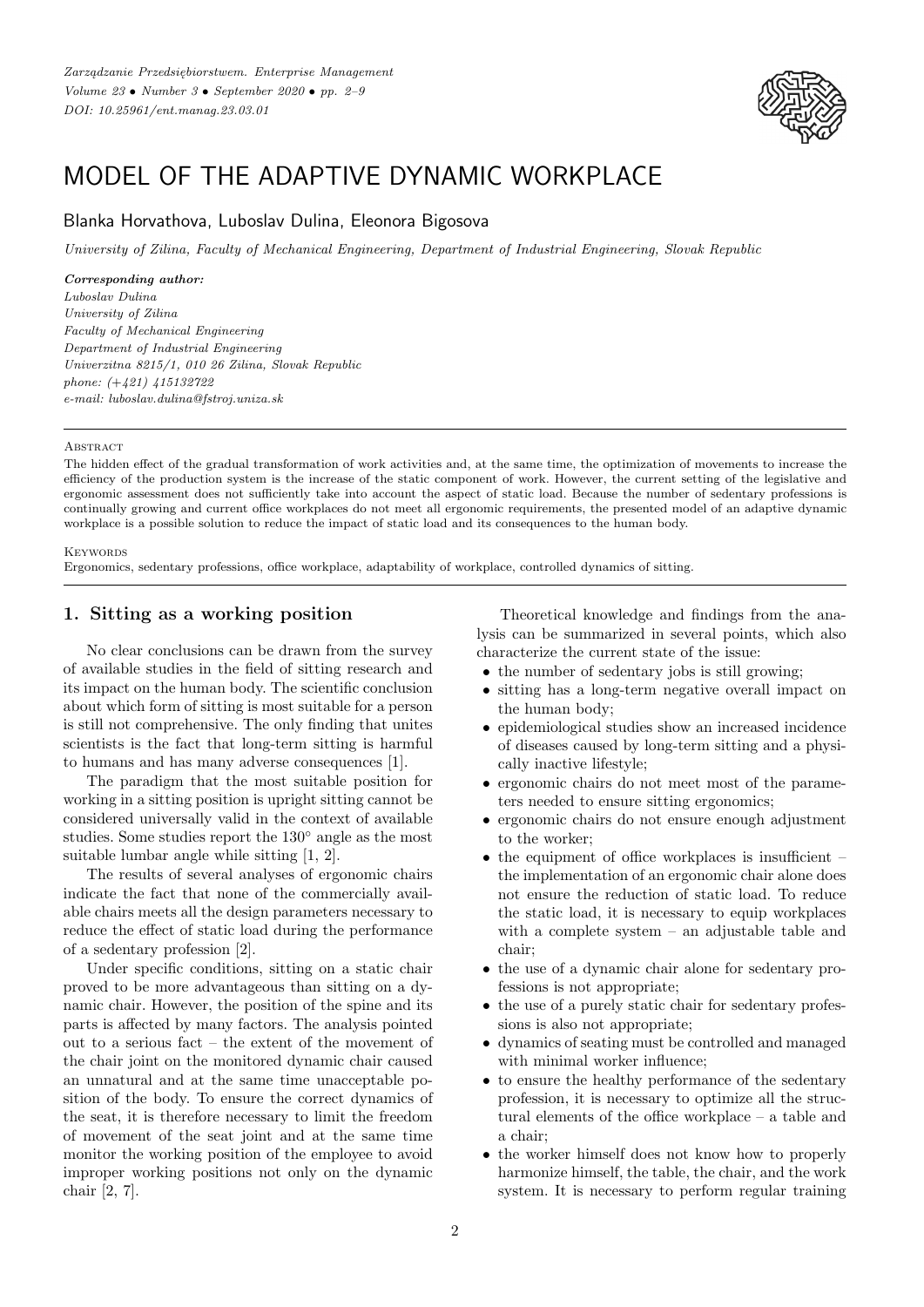and inspection for the correct setting of individual elements of the workplace for an employee.

# **2. Design of an adaptive dynamic workplace model**

The model of an adaptive dynamic workplace (ADW) consists of two technological parts: the construction of the workplace and the control system of the workplace. The basic structural units of an ADW are a height-adjustable table and a dynamic chair. The basic structure of the ADW is shown in Fig. 1.



Fig. 1. The structure of the ADW [authors].

The adaptability of a workplace which involves sitting means the adaptation of the workplace to the anatomical and physiological requirements of the worker. Adaptability is ensured through the precise adjustment of structural elements to meet the specific physical requirements of an employee.

Workplace dynamics is represented by a dynamic change in working position. A change in working position is necessary to reduce the effect of static load on the body. The change of working position occurs independently of the worker's will. It means that the worker is forced to change the working position based on the evaluation of the system to ensure the necessary muscle relaxation.

## **2.1. Characteristics of an adaptive dynamic workplace model**

In the first step, the ADW, immediately after sitting down on the chair, finds out in what natural working position the worker is. Subsequently, the employee enters into the system information about his height and gender, based on which the workplace in the first phase adapts its height to the worker. The system also detects the presence of signs of spinal deformity. If such a sign appears, the worker is asked to enter his diagnosis. If the worker is not aware of his spinal deformity, the system continues to evaluate the data with this identified condition.

The second step is to determine the correctness of the setting of the structural units of the workplace (table, chair). This detection is based on the collection of data from pressure sensors located in the upholstery of the chair and their subsequent comparison with the database.

Subsequently, the system evaluates in which of the recurring cycles (within in the duration of the session) the position of the worker is. This data is compared with a database of positions and pressure intervals. This is followed by finding out how long the worker has been in this position, regardless of whether the position is correct or incorrect. Subsequently, the detected time is compared with the intervals in the database. Separately for correct and incorrect positions.

The next step is to decide if the position needs to be changed. This decision-making takes place constantly, as the individual structures of the human body are constantly moving. The system thus also considers the accumulated time in individual positions to avoid overloading from the excessive long-term unilateral load. The result is a regular alternation of dynamic sitting, static sitting, and a complete change of working position from sitting to standing. Even during the alternation of sitting dynamics, the system still evaluates the working position in order to avoid damage to muscle bundles or load on the intervertebral discs due to extreme fluctuations in position or due to the so-called comfortable sitting of the worker.

#### **2.2. Design elements of the ADW model**

The ADW consists of three basic structural parts – an adaptive dynamic chair, an adaptive dynamic table and sensors for data collection and control of working positions and time intervals.

To meet the requirement of maximum adaptability, it is necessary that the working chair and worktable meet the following conditions for mechanical components:

- seat height providing enough range to adjust the seat height so that the shortest women as well as the tallest men can use the chair;
- dimensions of the seat area and its inclination design of the seat area regarding high variability in weight and anthropometric parameters of workers while maintaining the basic inclination of the seat, which is  $2-3°$  for sitting;
- seat depth adjustment adjustment of the seat depth by sliding it under the backrest. By sliding the seat under the backrest, it is possible to effectively adjust the appropriate seat depth for each worker;
- curvature angle of the front of the seat determination of the angle of curvature so that the front edge of the seat does not cause increased local pressure on the lower thighs and lower leg area;
- backrest inclination variable inclination of the backrest with enough rigidity. Insufficient resistance of the backrest was noted for some types of chairs marked ergonomic, and the backrest did not provide proper support to the worker when the sit-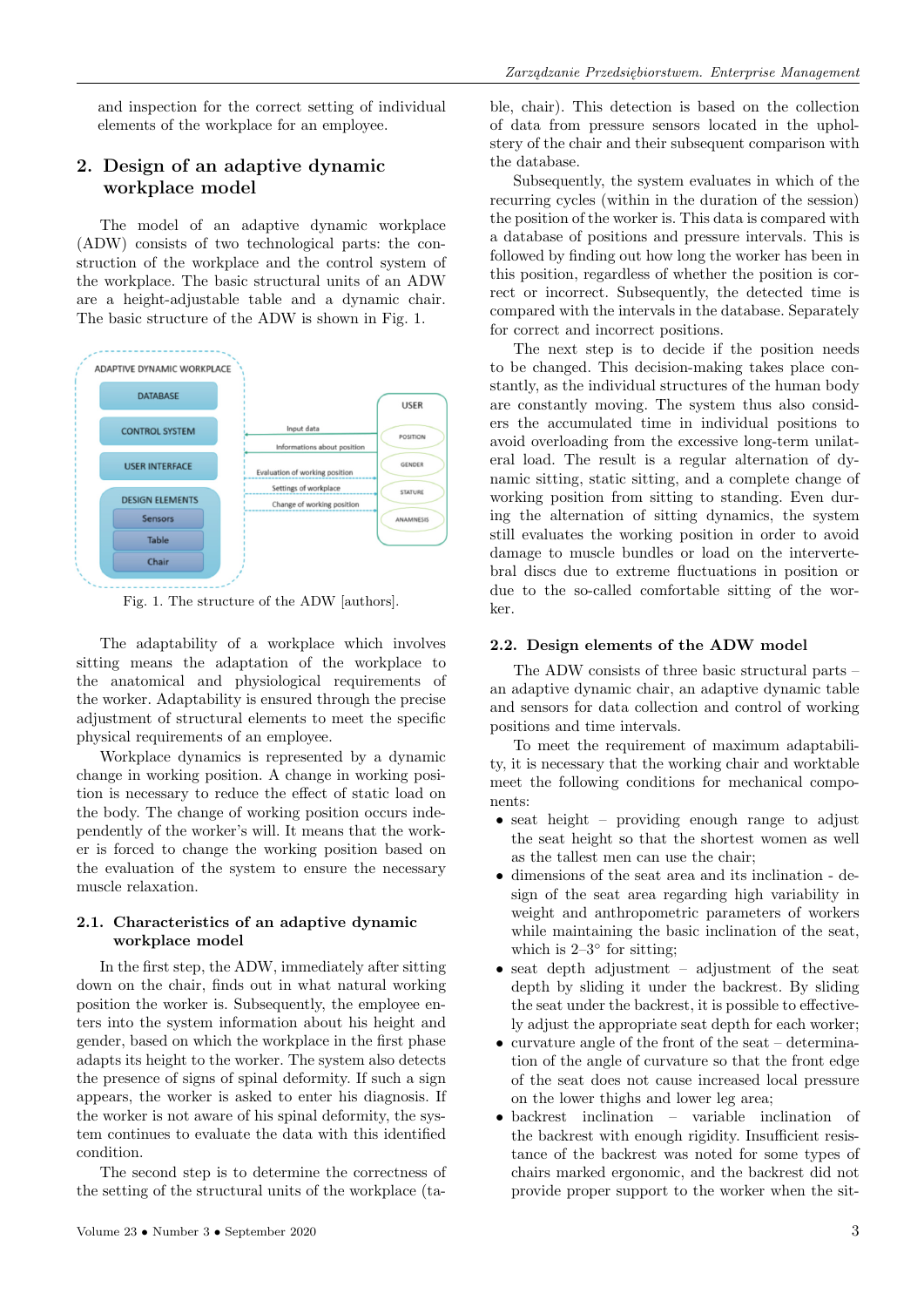ting position was relaxed, causing the worker to get into an incorrect recline;

- adjusting the depth and height of the lumbar support – ensuring variability in depth, i.e. movement of the backrest in the horizontal direction, and height, i.e. vertical shift of the backrest are key to maintaining proper curvature of the spine and providing enough support to the worker;
- headrest the presence of a headrest is optional. Available studies do not address the effect of the head restraint on the worker during sitting. However, the head restraint may cause a constant slight tilt of the head. This forward bend can be triggered by a psychological aspect, it means subjective perception of the presence of an object behind the head. For this reason, a headrest is undesirable in the ADW concept;
- armrests height adjustment, rotation around the zaxis, displacement in the front-rear direction and the angle of curvature of the leading edges;
- stable console with self-braking wheels;
- range of freedom of movement of the dynamic seat – the range of motion must have its limitations to avoid unacceptable working positions;
- table height sufficient range of table height adjustment depending on the height of the chair so that the table is at a suitable height when sitting and when standing;
- surface treatment and table edges insufficient material processing carries a high risk of injury or health problems and at the same time acts on the feeling of discomfort when sitting, which can result in irritability and reduced performance of the worker.

Dynamic locking system – automatic locking of sitting dynamics is necessary for the transition to a static position and at the same time for the transition to a standing position. Injury may occur if the chair is not locked. An example of a possible solution for an automatic locking system is shown in Fig. 2.



Fig. 2. Visualization of a possible design solution for automatic locking of the dynamic chair joint [authors].

Figure 2 shows the construction of the seat of the adaptive dynamic chair and the dynamic locking system. The seat is locked by at least three electric drives with linear retractable units with enough power to overcome the weight caused by the seated person. In the case of fitting with three locking pins, it is possible to regulate the inclination of the seat and ultimately compensate for any physical anomalies in the position of the spine. Under the seat, there is an elastomeric toroid that provides resistance to undue tilting from the horizontal axis of the seat. The ball joint provides partial spherical motion. An integrated battery must be considered in the design of the chair [4, 9].

Due to the constant technological progress and increasing the capacity of the batteries, it is possible to assume the supply of the necessary energy without the need for continuous charging during one shift.

#### **2.3. Data collection using smart textiles**

The collection of data needed to adjust the ADW and simultaneously to ensure controlled sitting dynamics and correct working positions is carried out by means of intelligent textiles - pressure sensors built into the seat and the backrest of the chair. The output data from these sensors can take the form of pressure maps (Fig. 3). The pressure maps of the individual positions are stored in the ADW database and subsequently compared and evaluated based on predefined reference intervals of values [6].



Fig. 3. Pressure maps – left pressure map from sensors on the chair seat, right: pressure map from sensors on the backrest [6].

The following table and chair parameters can be set via the pressure sensors built into the chair upholstery:

- seat height insufficient or excessive pressure distribution in the thigh area;
- seat depth the presence of knee pressure. Such a pressure distribution indicates that the seat is too long for the worker;
- lumbar support height pressure distribution on the backrest;
- depth of lumbar support;
- height of the working plane insufficient or excessive pressure on the backrest in the shoulders and elbows.

The setting of these parameters is possible only during a precisely defined basic sitting, which is a sitting during which the worker is resting on the backrest,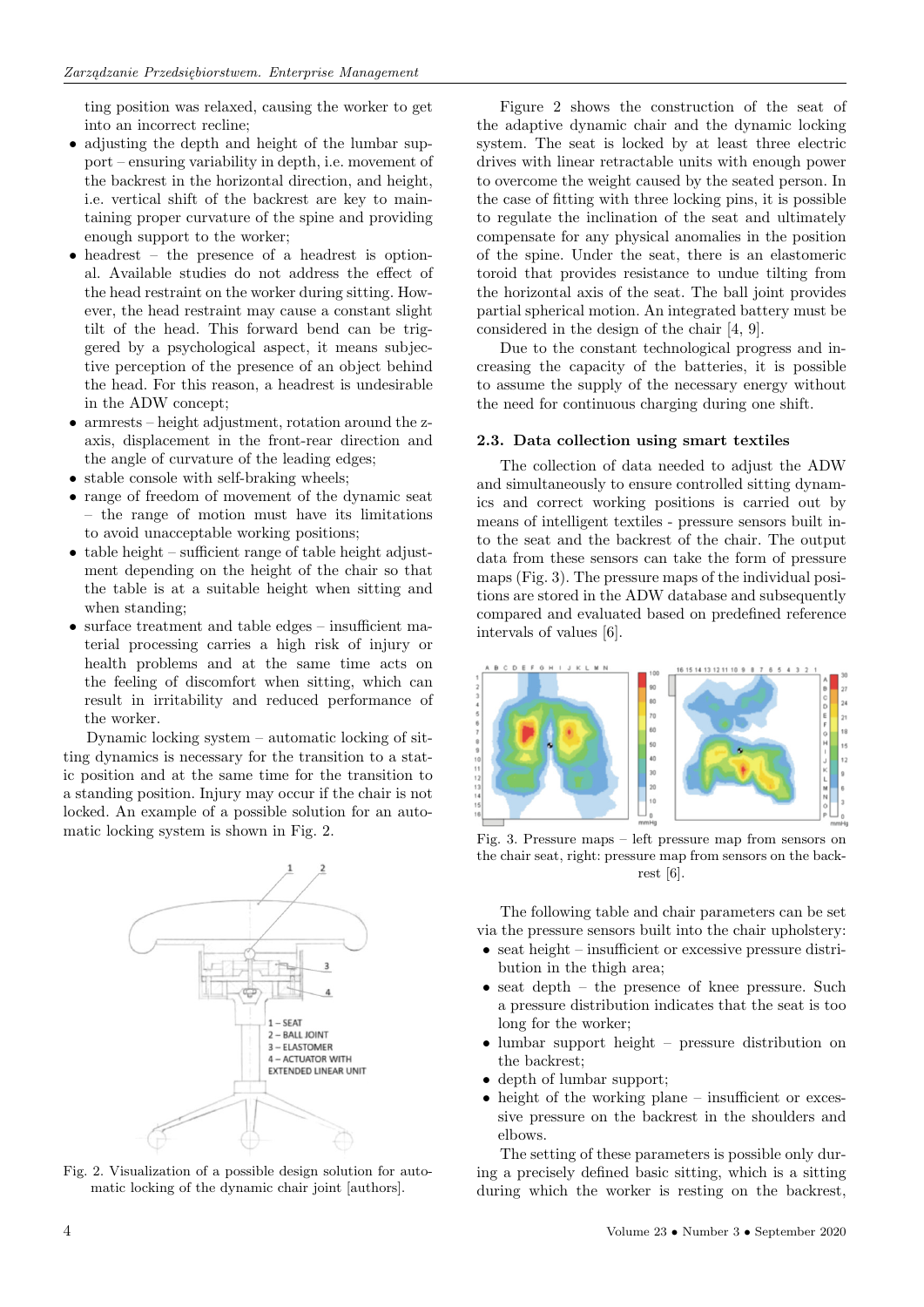his pelvis is as close as possible to the backrest, his feet resting on the ground and his hands resting freely on the desk. However, there may be situations when the chair or the table is set too high and the worker will not be able to rest his feet loosely on the ground. The appropriate setup is ensured by logging in with the user or entering input data on height and gender, where the ADW system compares this data with the database and then sets the workplace to the position recommended by the legislation for a worker with a given height.

## **2.4. Control system of adaptive dynamic workplace**

The ADW control system cyclically monitors and evaluates the status of the connected devices, in which case these devices are a height-adjustable table, a working chair, pressure sensors and possibly also a camera system. The workplace control system is described by two types of diagrams. The first type is a state diagram and the second type is a flowchart.

The state diagram describes the individual states of the system into which it can enter, and the flowchart describes the development of the system, it means the sequence of individual events, commands, conditions, cycles or decision blocks.

The ADW control system can be terminated in any state by logging off the user. This means that after the user logs out of the system, the ADW becomes a normal office workplace [3, 5, 8].

### **2.5. State diagram of the adaptive dynamic workplace model**

The state diagram of the ADW model describes the basic logic of the whole model. Each state has its own flowcharts.

The ADW is in free state when the system is activated. An employee login dialog is displayed on the computer screen. After the employee logs in, the status of the workplace changes to ADW occupied. In this state, the correctness of the measurement of the workplace sensors is checked, then the system goes into the ADW Initialization state. During the initialization of the ADW, the individual elements of the workplace are set based on the entered input data about the worker and based on the evaluation of the data from the pressure sensors. If the logged employee exists in the system database, the status of Workplace settings is continued. In case of unsuccessful initialization of the workplace, the status will change to Log off employee. In this state, the system logs off the worker and changes the state to ADW free (Fig. 4).

When initialization is OK, the ADW status changes to Workplace Settings. After verifying the correct settings of the system and all its components, the system goes into the Static Chair (S) state. In this state, the worker sits on a chair and the system cyclically evaluates the data needed to ensure the ergonomics of the sitting. It alerts the worker to change the seating position as needed.

When the time limit for sitting on a static chair is exceeded, the system changes the state to Dynamic chair (D). Even in this state, the system evaluates the data needed for ergonomics. After exceeding the time limit on the dynamic chair, the system switches back to the Static chair (S) state. This cyclic change between static and dynamic chairs continues until the time limit for changing the ADW state to the Standing Work state has elapsed. The worker is prompted to stand up and the system changes state to Work Standing. In this state, the timeout is also monitored. After this, the worker is asked to sit down, and the system changes the state to Static chair (S) (Fig. 5).



Fig. 4. The state of the ADW model – first part [authors].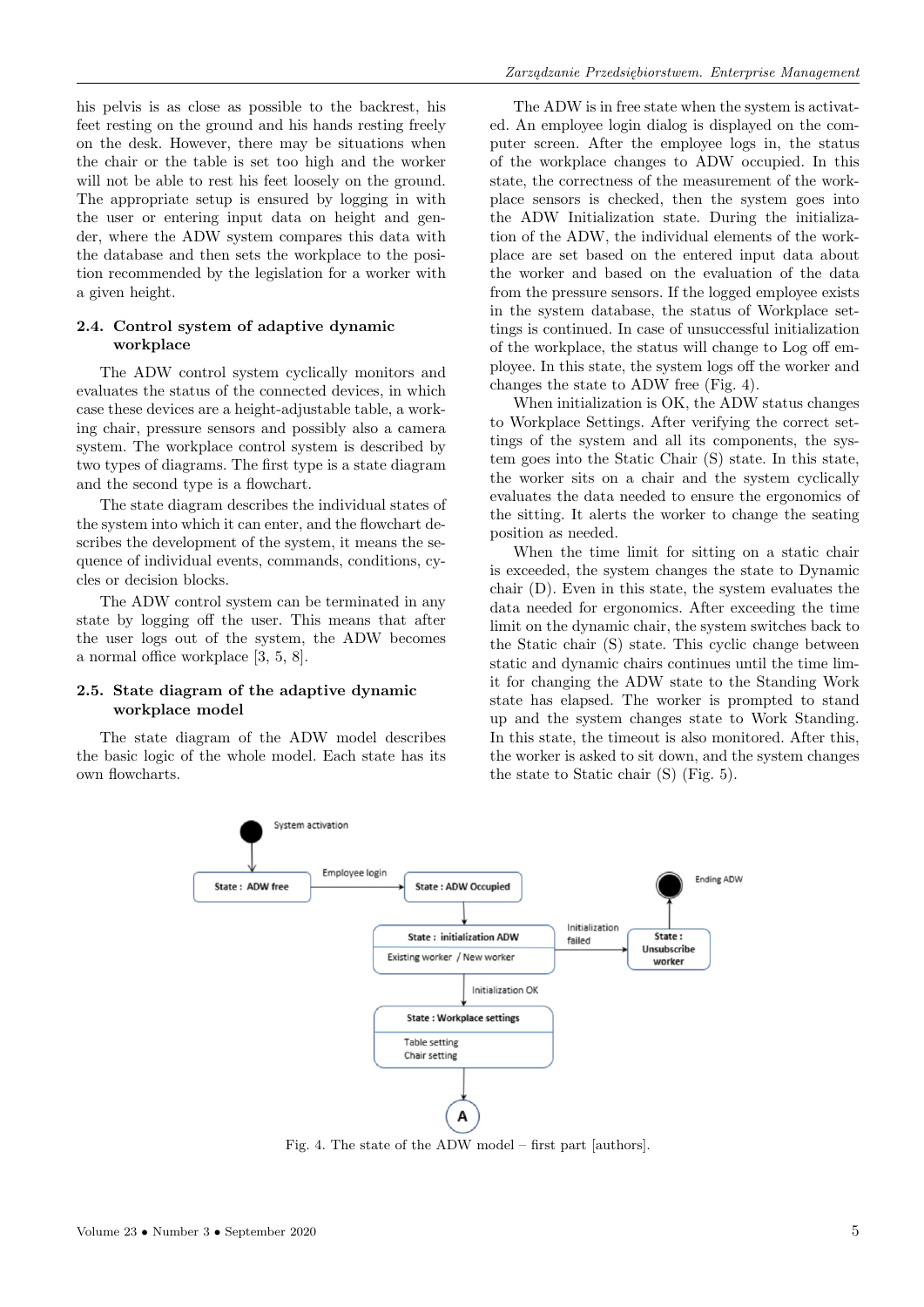

Fig. 5. The state diagram of ADW model – second part [authors].

With a static and dynamic chair, the system monitors whether the chair has become free. Releasing the chair is a situation where the worker gets up from the chair. In this case, the system sets the state No load (S or D). If the chair is released for too long and the set limits have been exceeded, the system sets the Log Off Worker status. If the worker sits down again within the time limit, the system changes the state back to Static chair (S). However, the workplace log off setting is optional, so it depends on the specific ADW implementation and the organization's input requirements. From the point of view of ergonomics and evaluation of the worker's seating patterns, it is desirable to leave the workplace in a state without load, but without logging off the worker. The situation when the ADW is in a no-load state is considered acceptable from the point of view of the influence of the static load and can be said to be desirable.

The employee terminates the work by logging out of the system. The parallel process the employee has logged off sets the ADW status to free, and the system is ready for the employee to log on again. Parallel system processes monitor the worker's logout - Worker logged out, and system failures - Process Mechanics failure. Another parallel process monitors whether the worker cooperates with the system – the Noncooperating worker. Parallel process Data collection and statistics writes data to the system database and evaluates statistical data (Fig. 6).



Fig. 6. The state diagram of the ADW model – parallel processes [authors].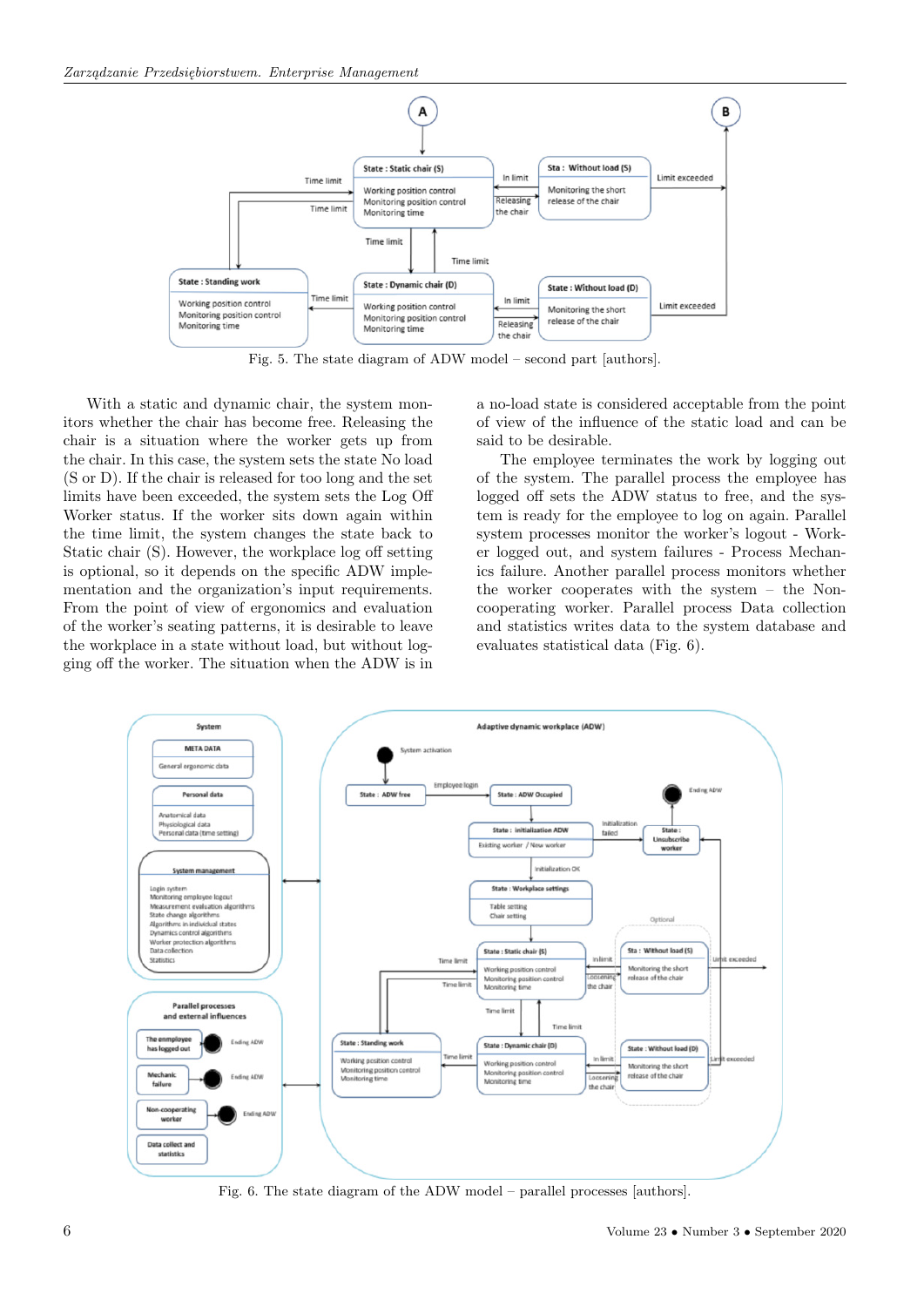## **2.6. Flowcharts of the adaptive dynamic workplace model – in general**

A general flowchart for describing each condition is shown in Fig. 7. This diagram represents the basic construction of all flowcharts for individual states of the ADW model.

The basic process of evaluating states starts with a timer. The timer function is started periodically, and this period can be changed depending on the specific implementation requirements of the ADW. In the function of the timer, it is also possible to evaluate the conditions of parallel activities, such as the employee's logout, the occurrence of a failure or the evaluation of the employee's non-cooperation.

In the section Measurement of values and time, all measurements necessary for monitoring the worker and all measurements for monitoring the workplace are performed. At the same time, the current time for evaluating the limits is determined. In this block it is also possible to process the collection of measured data.

In the block Evaluation of conditions for state change, the conditions of the given state and transition to the next state are evaluated, such as employee login, initialization success, time limit for transition to another working position, etc. Based on the evaluation of the conditions, the status change flag is set.

Decision block "Change status?" is used to test for a change of a state symptom. After testing the status change, the blocks "Setting the status according to the fulfilled condition" and "Setting the status limits" follow. In these blocks, a new state is set, which means:

- limits and parameters are loaded from the database;
- workplace adjustments will be made  $-$  table, chair, other – required in the new condition;
- the alert text may change if an unexpected situation occurs while changing status;
- the alert text is set if necessary;
- the alert flag is set.

If in some states it is necessary to check whether the workplace is still set up correctly, this check is performed in the section Evaluation of state settings. Next, tests follow to determine whether it is necessary to adjust the settings for a given state in the OK state settings block? Based on the evaluation of this test, the command to modify the status setting follows in the Modify status setting block.



Fig. 7. Flowchart for a general description of each state [authors].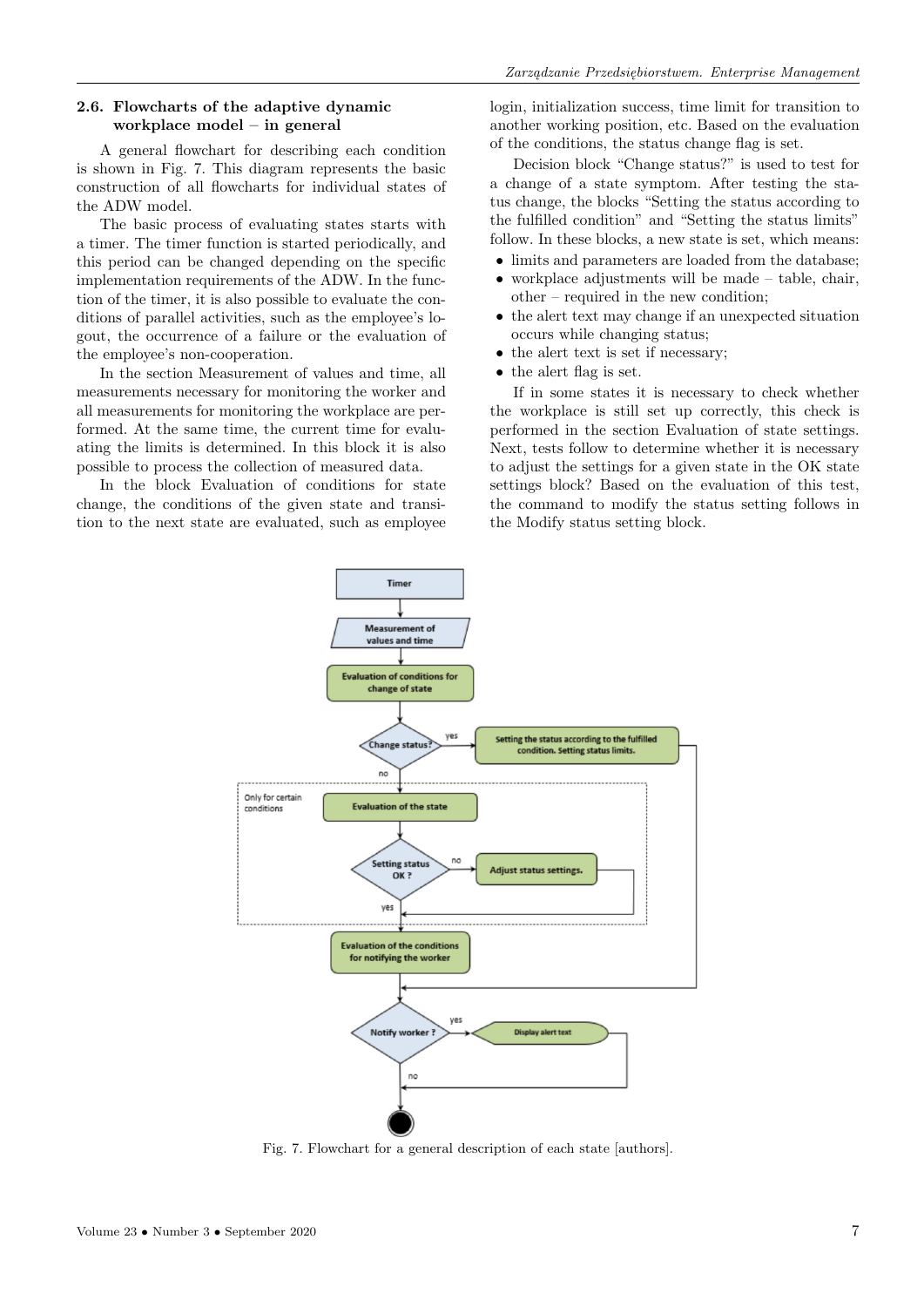| Data file                                      | File description                                                                                                                          | File data sources                                                                                                                                                            |
|------------------------------------------------|-------------------------------------------------------------------------------------------------------------------------------------------|------------------------------------------------------------------------------------------------------------------------------------------------------------------------------|
| Working positions                              | A data set designed to evaluate the individual<br>work positions which the worker assumes.                                                | Decree Min. health. SR no. 542/2007, ISO 11226:<br>2000, OWAS, RULA, database of pressure maps of<br>working positions                                                       |
| Duration of working po-<br>sition              | Two types of work position intervals - intervals<br>for acceptable working positions and intervals for<br>unacceptable working positions. | OWAS, Decree Min. health. SR no. 542/2007, ISO<br>11226: 2000, intervals for pressure sensors                                                                                |
| Frequency of movements                         | Monitoring the frequency of movements in indi-<br>vidual working positions with respect to the elim-<br>ination of CTD.                   | RULA, Decree Min. health. SR no. 542/2007, inter-<br>vals for pressure sensors                                                                                               |
| Table height                                   | The values for setting the table height for sitting<br>work and for standing work are different for men<br>and women.                     | Decree Min. healthy SR no. $542/2007$ , Regulation of<br>the Government of the Slovak Republic no. 276/2006,<br>intervals for backrest pressure sensors.                     |
| Chair height                                   | Values for adjusting the height of the chair for<br>sitting work.                                                                         | Decree Min. healthy SR no. 542/2007, Regulation of<br>the Government of the Slovak Republic no. 276/2006,<br>ISO 24496: 2017, intervals for chair seat pressure sen-<br>sors |
| Seat depth                                     | Value intervals for setting the seat depth.                                                                                               | ISO 24496: 2017, chair seat pressure sensors                                                                                                                                 |
| Lumbar support height                          | Value intervals for adjusting the height of the lum-<br>bar support.                                                                      | ISO 24496: 2017, backrest pressure sensors                                                                                                                                   |
| Depth of lumbar support                        | Value intervals for adjusting the depth of the lum-<br>bar support.                                                                       | ISO 24496: 2017, database of measurements by<br>the DIERS system, pressure sensors of the backrest                                                                           |
| Intervals for changing<br>the working position | Limit values for remaining in the basic working<br>position sitting or standing                                                           | Intervals defined by medical and ergonomic studies                                                                                                                           |

Table 1 Data files for the ADW database and their sources [authors].

This is followed by the block Execution of the workplace adjustment according to the check in the evaluation. In this block of the diagram, the conditions for notifying the worker are evaluated, and at the same time the data is processed and evaluated from the point of view of ergonomics from the measured values. If necessary, the information to be displayed to the employee is processed. If there is such information, a display flag is set. The next step is to test this display flag – "Notify employee?", Followed by a command to notify the employee. After the diagram ends, the system waits for the next start from the timer.

## **2.7. Database of adaptive dynamic workplace model**

The control system of the ADW constantly evaluates the data obtained during its operation by comparison with the data stored in the database. The ADW database is based on valid legislation, standards, and ergonomic principles for the following areas:

- static load;
- dynamic load;
- dimensions of the workplace;
- working with display units.

The database further includes pressure reference intervals from the pressure sensors on the chair seat and the backrest. The individual data sets and their sources are summarized in Table 1.

## **3. Conclusion**

This model of ADW contributes to the muchdiscussed issue of long-term sitting, and like any other model of this type, has its advantages, disadvantages, or limitations. The model of an ADW is designed based on a synthesis of available studies in the field of sitting, currently valid legislation and standards, current trends, own experience and research and critical procedures. A prototype of the model has not yet been created, so it was not possible to test it in real conditions. The prerequisite for this is the construction of a technical solution from currently available components.

*This work was supported by the Slovak Research and Development Agency under the Contract no. APVV-16- 0488.*

# **References**

- [1] Andersson G.B., *Epidemiological features of chronic low-back pain*, Lancet, 354, 581–585, 1999.
- [2] Berlin C., Adams C., *Production ergonomics: designing work systems to support optimal human performance*, Ubility Press London, 127–138, April 2017.
- [3] Buˇckov´a, M., Krajˇcoviˇc M., Plinta D., *Use of dynamic simulation in warehouse designing*, ISPEM 2018, 835, 485–498, 2018.
- [4] De Carvalho D., *Spine biomechanics of prolonged sitting: Exploring the effect chair features, walking breaks and spine maniputalion have on posture and percieved pain in men and women*, Doctoral disertation thesis in Kinesiology, Canada, 2015.